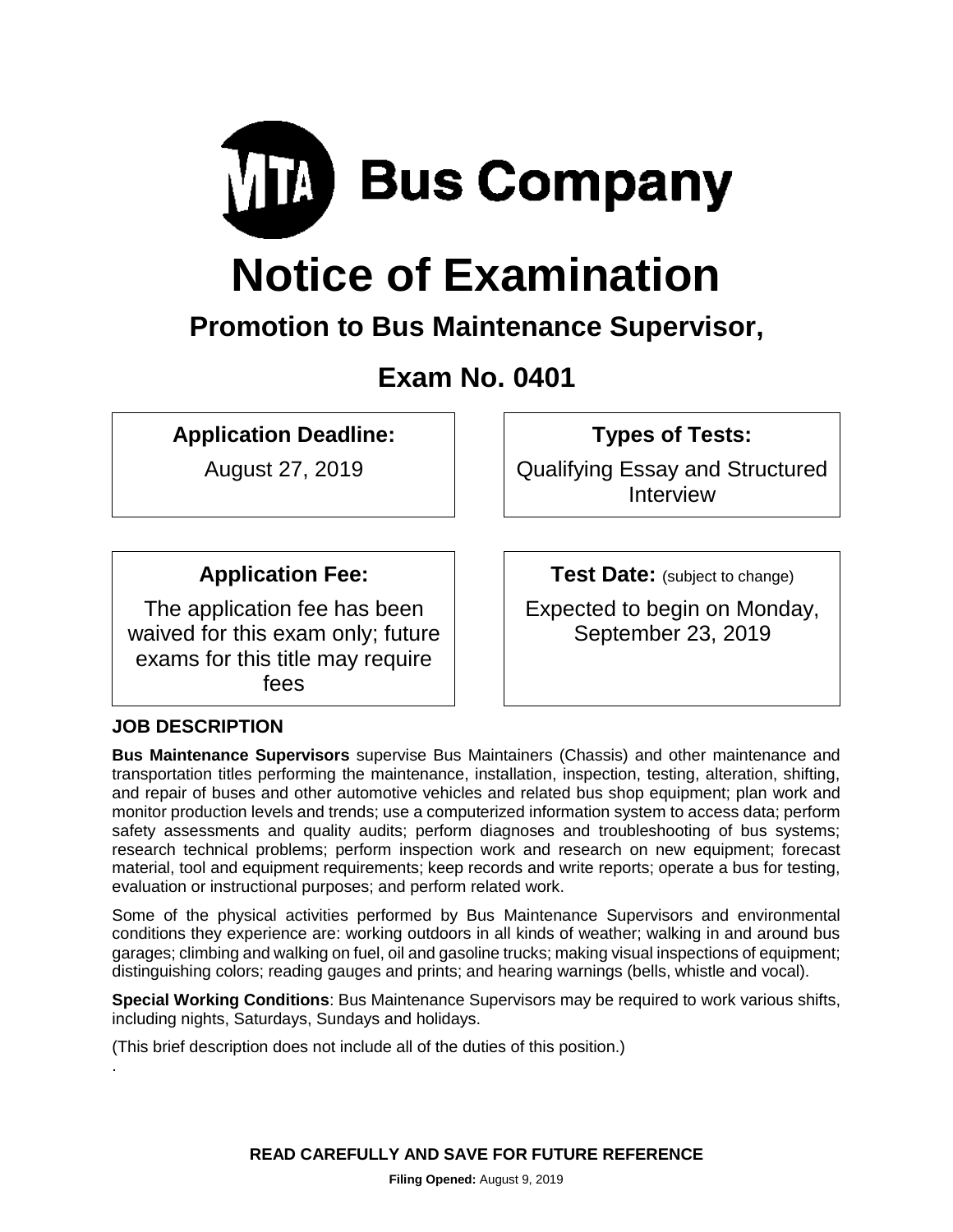#### **SALARY**

The current minimum salary for Bus Maintenance Supervisor is \$36.76 per hour for a 40 - hour work week increasing to \$41.78 in the fifth year of service. These rates are subject to change

#### **ELIGIBILITY TO TAKE EXAMINATION**

This examination is open to each employee of MTA Bus Company who **on the first date of the structured interviews:**

- 1. Is permanently (not provisionally) employed in or appears on a Preferred List (see Note, below) for the eligible title of Bus Maintainer (Chassis); and
- 2. Is not otherwise ineligible.

(Note: A "Preferred List" is a civil service list which is only for certain former permanent incumbents of the eligible title who have rehiring rights.) This examination is also open to employees who were appointed to an eligible title pursuant to New York State Civil Service Law, section 55-a, and who meet all other eligibility requirements.

You are responsible for determining whether you meet the eligibility requirements for this examination prior to submitting the *Application*. If you do not know if you are eligible check with **your department's Human Resources representative**. You may be given the tests before we verify your eligibility. If you are marked "Not Eligible," and you will **not** receive a score.

This examination is **not** open to employees of New York City Transit or MaBSTOA, or to employees of MTA agencies other than MTA Bus Company.

#### **REQUIREMENTS TO BE PROMOTED**

**Probation Completed:** At the time of promotion, you must have completed your probationary period in the eligible title as indicated in the above "Eligibility to Take Examination" section, and you must be permanently employed in that title or your name must appear on a Preferred List for the title at the time of promotion. Additionally, you must have served permanently in the eligible title for at least one year. Time served prior to a break in service of more than one year will not be credited.

**Driver License Requirement**: If you are considered for promotion to the title of Bus Maintenance Supervisor, you must meet the requirements in "1" or "2" below at the time of consideration for promotion:

- 1. A Class B Commercial Driver License (CDL) valid in the State of New York with a passenger endorsement and no disqualifying restrictions that would preclude the performance of the duties of this title; or
- 2. A Motor Vehicle Driver License valid in the State of New York and a Learner Permit for a Class B CDL valid in the State of New York with a passenger endorsement and no disqualifying restrictions.

If you qualify under "2" above, your promotion will be subject to the receipt of a Class B CDL valid in the State of New York with a passenger endorsement and no disqualifying restrictions at the end of a special training course in bus operation. If you fail to successfully complete the special training course in bus operation, including the receipt of a Class B CDL valid in the State of New York with a passenger endorsement and no disqualifying restrictions, your employment will be terminated or you will be returned to your previously held title. If you have serious moving violations, a license suspension or an accident record, you may be disqualified.

(Continued)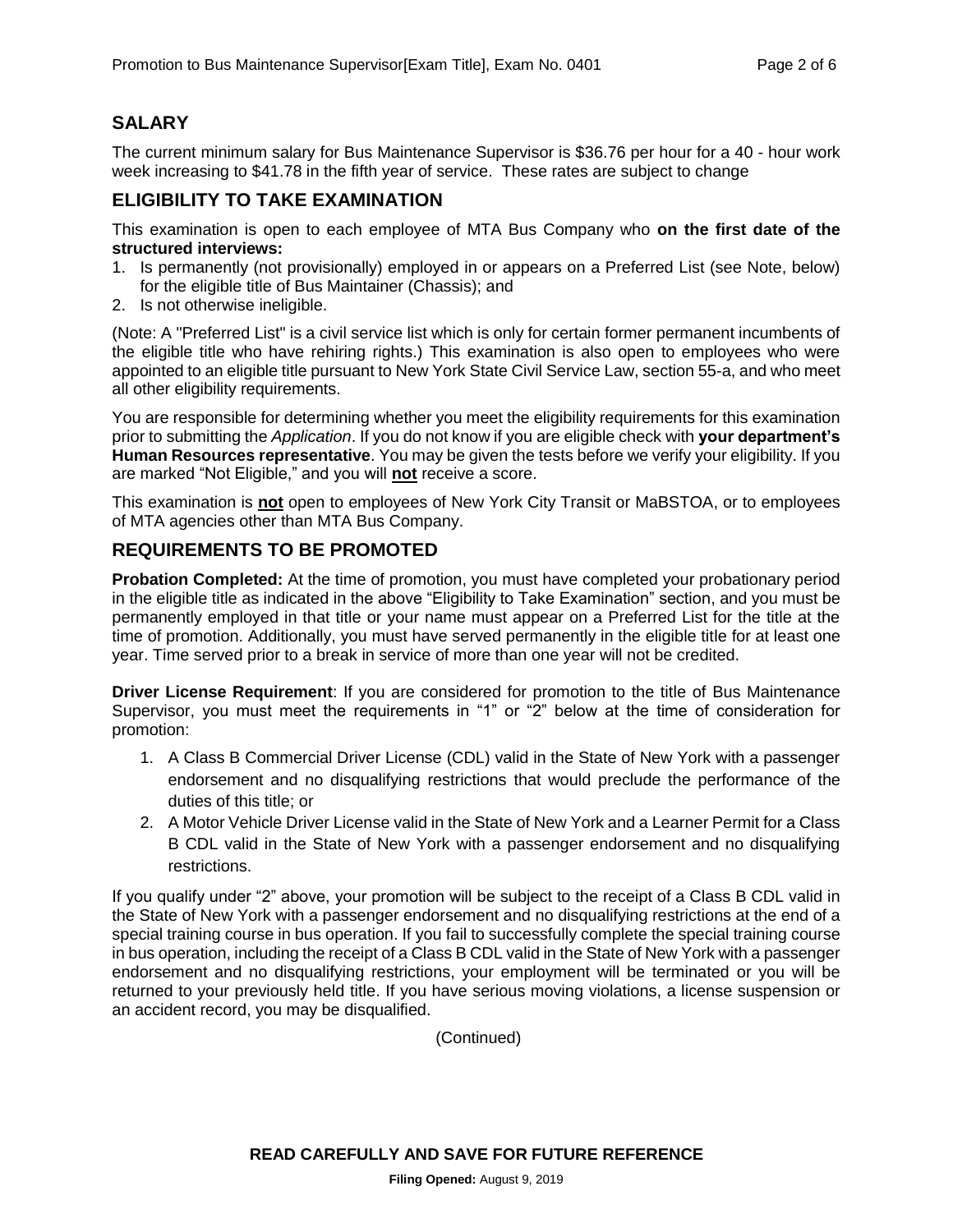#### **REQUIREMENTS TO BE PROMOTED** (Continued)

The Class B Commercial Driver License (CDL) with a passenger endorsement and no disqualifying restrictions must be maintained for the duration of your employment in the title. Such license and/or Learner Permit must not include any restrictions which would preclude the performance of Bus Maintenance Supervisor work.

**Commercial Motor Vehicle Driving Experience in the Military or New York National Guard**: If you are an active member or former member (discharged in the past year) of the military or New York National Guard and have experience driving a Commercial Motor Vehicle in the military or New York National Guard, you may be eligible for a waiver of the New York State commercial driving skills test through the New York State Department of Motor Vehicles. If you believe that you may be eligible for this waiver, you must apply for the waiver through the New York State Department of Motor Vehicles.

**Medical Requirement:** Medical guidelines have been established for the position Bus Maintenance Supervisor. Candidates will be examined to determine whether they can perform the essential functions of the position of Bus Maintenance Supervisor. Where appropriate, a reasonable accommodation will be provided for a person with a disability to enable him or her to take the examination and/or perform the essential functions of the job.

**Drug Screening Requirement:** You must pass a drug screening in order to be promoted, and if promoted, you will be subject to random drug and alcohol tests for the duration of your employment. Additionally, if you have tested positive on a drug or alcohol test or had a refusal to test during preemployment or while employed by a Federal DOT-regulated employer during the applicable period, you must have completed the Substance Abuse Professional (SAP) evaluation, referral and education/treatment process required by federal law in order to be promoted to this safety-sensitive position.

#### **HOW TO SUBMIT AN APPLICATION**

If you believe you meet the requirements in the "Eligibility to Take Examination" section, submit an application online in accordance with the instructions below by the last day of the application period. MTA New York City Transit will **not** accept applications in person.

#### **Online Applications:**

1. Apply using the "BSC" employee portal at [www.mymta.info](http://www.mymta.info/) by the last day of the application period.

Note: The application system may not function properly with mobile devices or tablets. For best results when applying, please use Internet Explorer, open a new window, and avoid having multiple tabs open on the same window.

- 2. Once you have logged in, click on the My Job Search ribbon and then click on Exams (non-Railroad).
- 3. Follow the steps to submit an application.
- 4. A confirmation number will appear on the same page after submitting your application (Save this number for future reference).

IMPORTANT: Your application submission confirms that you have read this Notice of Examination, including any test dates and the requirements to compete in this exam.

Computers with internet access are available on a limited basis at branches of the New York Public Library, the Brooklyn Public Library and the Queens Library to patrons with a valid library card.

**MTA Exam Information Center**: Open Monday through Friday, from 9 AM to 3 PM, in the lobby at 180 Livingston Street, Brooklyn, New York. Directions: take the A, C, F, or R trains to the Jay Street-Metro Tech Station, or the 2, 3, or G train to the Hoyt Street Station.

#### **READ CAREFULLY AND SAVE FOR FUTURE REFERENCE**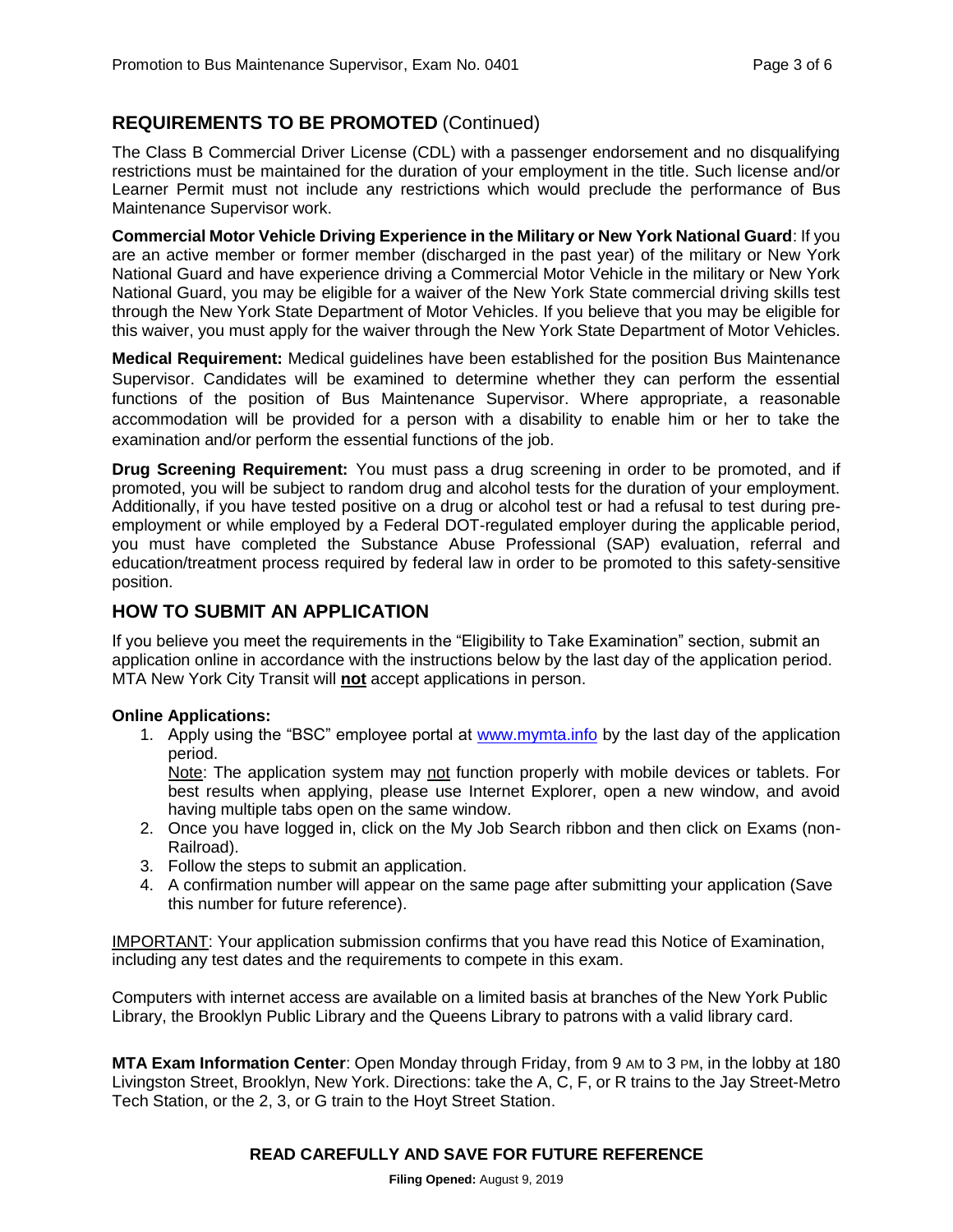#### **ADMISSION LETTER**

An *Admission Letter* will be mailed to you about 10 days before the first date of testing. If you do not receive an *Admission Letter* at least 4 days before this date, you may obtain a duplicate letter at the MTA Exam Information Center (as indicated above). A paper copy of the *Admission Letter* is your ticket for admission to the test.

Employees **must** keep their official mailing address **up to date.** Only the address on file with the MTA Business Service Center will be used to mail correspondence, including the *Admission Letter.*

#### **THE TEST**

You will be given a qualifying essay test and a competitive structured interview. The tests will be given in a single session on the same day. A score of at least 70% is required to pass the qualifying essay test and the competitive structured interview. You may be given the tests before we check your eligibility. You will be scheduled to take the tests on one of the dates listed in the above "Test Date" box. You will be randomly assigned to a test date and location, and you cannot request that your scheduled test date or location be changed, unless you meet the conditions in the "Special Arrangements" section below.

Your score on the competitive structured interview will determine 85% of your final score. Your seniority will determine the remaining 15%. You must pass the competitive structured interview and the qualifying essay test to have your seniority credited. Your seniority score will be 70 plus 3 points for each year of service in MTA Bus Company or one of the private bus companies consolidated under MTA Bus Company to a maximum of 100% for 10 years or more of eligible service. Partial seniority credit will be given for each day served as an MTA Bus Company employee. Time serviced prior to a break in service of more than one year will not be credited.

The qualifying essay test will require candidates to write one or more reports based on information provided on the day of the test. Candidates will be evaluated on their ability to write concisely, comprehensively and clearly using good grammatical form. Only those candidates who achieve a passing score on the multiple-choice test will have their qualifying essay test rated.

The competitive structured interview may include questions that assess the following abilities: installation, troubleshooting, inspection, repair, and maintenance of automotive/bus equipment, including tools and equipment used in automotive/bus maintenance; supervisory methods and practices; the ability to follow rules and regulations, policies and procedures; labor-management practices; safe and efficient work practices and procedures; reading and interpreting technical drawings, wiring diagrams and schematics; and other related areas.

#### **TEST ADMINISTRATION GUIDELINES**

**Warning:** You are not permitted to enter the test site with cellular phones, smart watches, beepers, pagers, cameras, portable media players, or other electronic devices. Calculators are **not** permitted. Electronic devices with an alphabetic keyboard, word processing, or data recording capabilities, such as planners, organizers, etc., are prohibited. If you use any of these devices in the building at any time before, during, or after the test, you may **not** receive your test results and your test score may be nullified.

You may not have any other person, including children, present with you while you are being processed for or taking the test, and no one may wait for you inside of the test site while you are taking the test.

(Continued)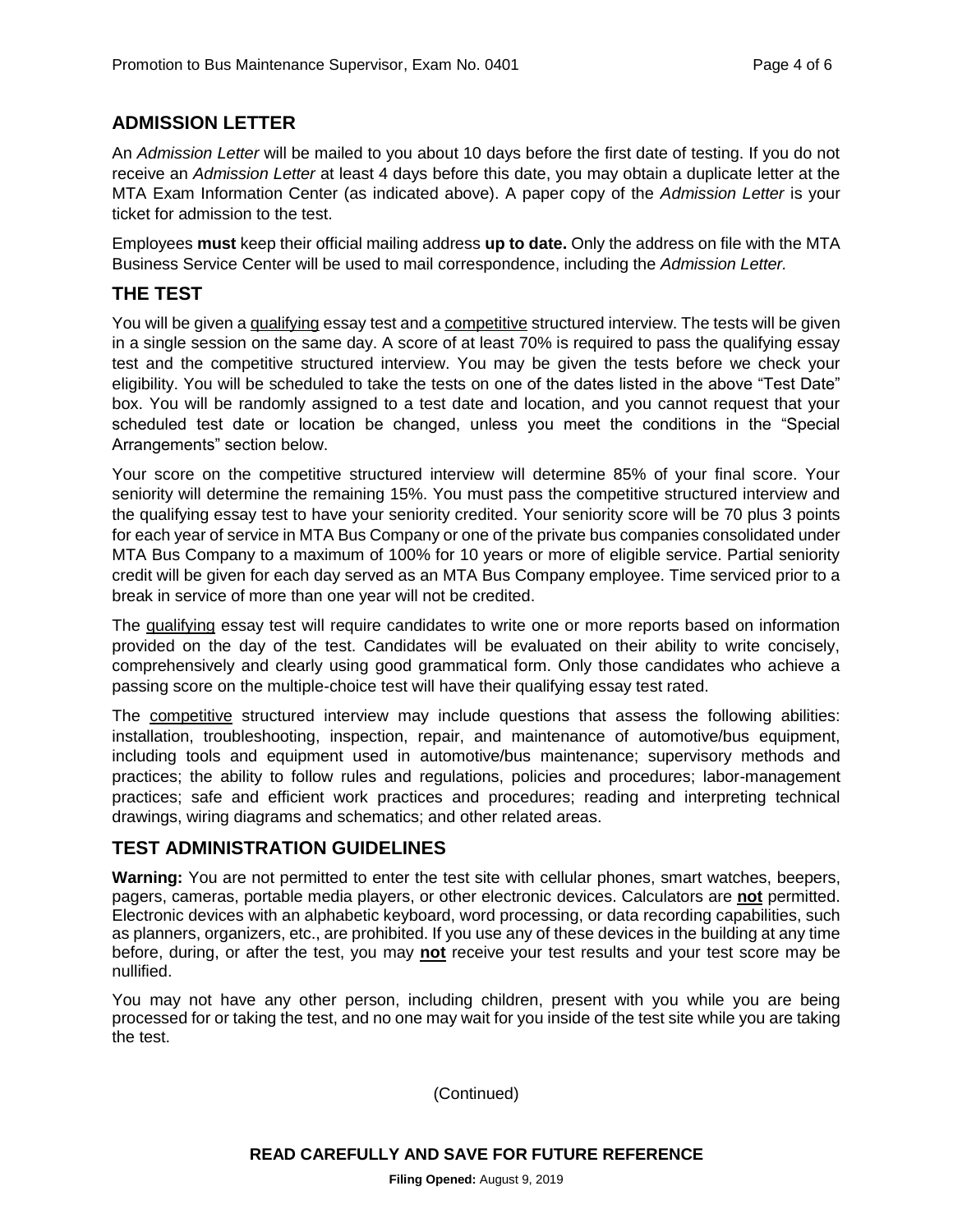#### **TEST ADMINISTRATION GUIDELINES**(Continued)

**Leaving:** You must leave the test site once you finish the test. If you leave the test site after being fingerprinted but before finishing the test, you will not be permitted to re-enter. If you disregard this instruction and re-enter the test site, you may not receive your test results, your test score may be nullified.

**Proof of Identity**: You must present your MTA New York City Transit employee ID when you arrive to take each test.

#### **THE TEST RESULTS**

If you pass the qualifying essay test and competitive structured interview and are marked eligible, your name will be placed in final score order on an eligible list and you will be given a list number. You will be notified by mail of your test results. If you meet all requirements and conditions, you will be considered for promotion when your name is reached on the eligible list.

#### **SPECIAL ARRANGEMENTS**

**Late Filing:** Consult with **your department's Human Resources representative** to determine the procedure for filing a late *Application* if you meet one of the following conditions:

- 1. You are absent from work for at least one-half of the application period and are unable to apply for reasons such as vacation, sick leave or military duty; or
- 2. You become eligible after the above application period, but on or before the first date of the structured interviews.

**Make-Up Test:** You may apply for a make-up test if you cannot take the test on the scheduled test date for any of the following reasons:

- 1. Compulsory attendance before a public body;
- 2. On-the-job injury or illness caused by municipal employment where you are an officer or employee of the City;
- 3. Absence from the test within one week after the death of a spouse, domestic partner, parent, sibling, child or child of a domestic partner where you are an officer or employee of the City;
- 4. Absence due to ordered military duty;
- 5. A clear error for which MTA New York City Transit is responsible; or
- 6. A temporary disability, pregnancy-related, or child-birth-related condition preventing you from taking the test.

To request a make-up test, mail your request with your documentation of special circumstances to the address found in the "Correspondence" section below within 60 days of your scheduled test date or make the request within 60 days of restoration to your position after performing ordered military duty.

**Special Test Accommodations:** If you plan to request special testing accommodations due to disability or an alternate test date due to your religious belief, follow the instructions included with your *Application* and mail your request to the address found in the "Correspondence" section below no later than 30 days prior to the scheduled test date.